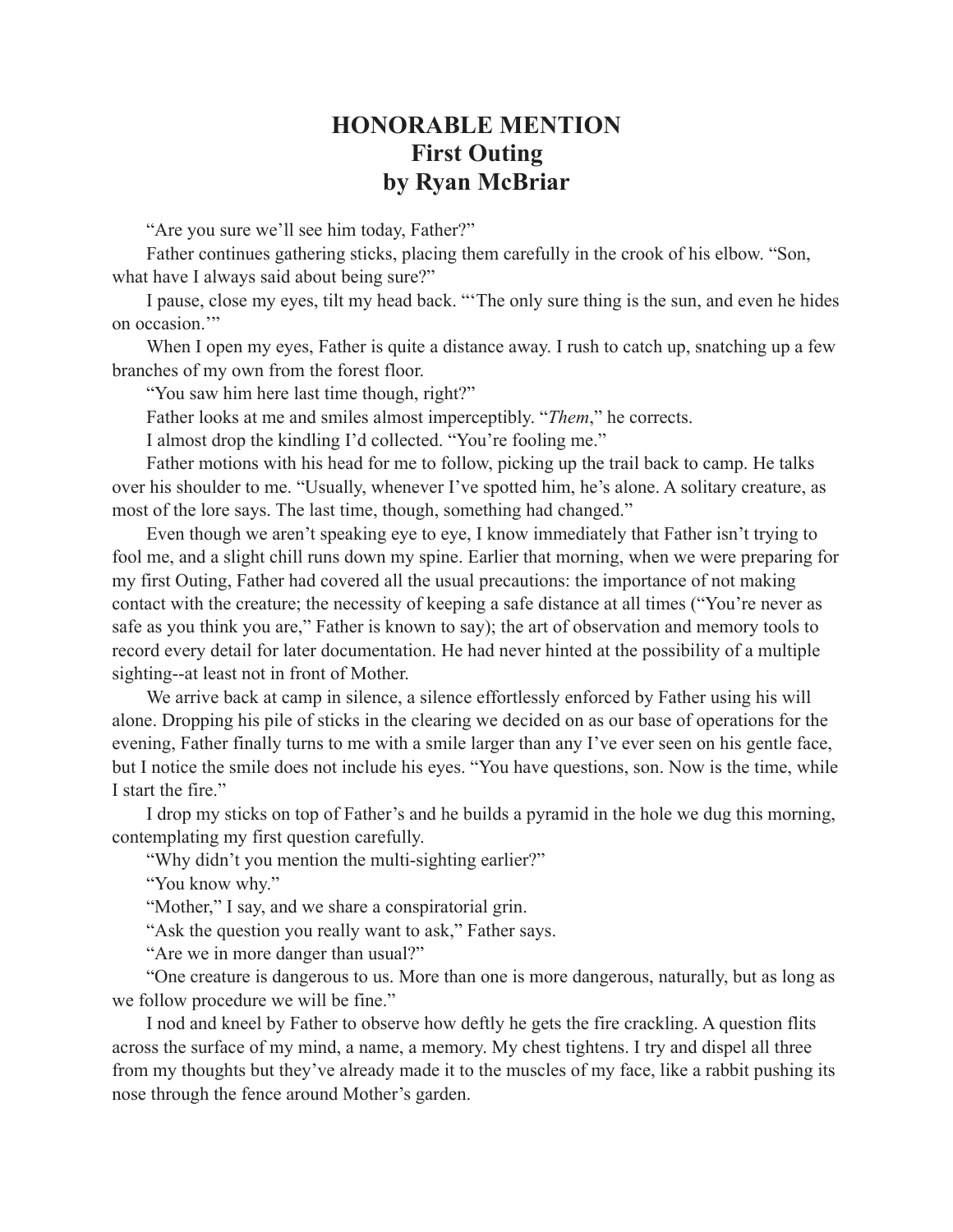"What is it, son?"

I know better than to lie. "I was thinking of Brother."

Father turns without standing and grips my shoulders with his strong hands, arresting my eyes with his. "You wonder if this is the selfsame creature who took your brother away from us?"

My mind flashes on the blood, the unnatural wounds, the hole left in our family by Brother's sudden absence and equally shocking return, savaged and dying.

Father nods, but his words are meant to soothe. "This is not what you think it is," Father assures. "It is procedure: observe, record, report."

The fire is roaring now, and we wait for night to soak the sky in darkness.

I sleep some and wake to a few dying embers. A large shadow looms near the treeline. I freeze, tensing my body for action, and then realize it is Father. He motions for me to follow.

We walk the dark forest for what seems like hours without speaking. I know better than to interrupt Father's concentration or question whether he knows where to go. Eventually we arrive at another clearing. Father wordlessly indicates that I should stand in front, crouch, and wait.

The creature appears. Contrary to Father's most recent encounter, it walks alone. Its appearance is still shocking to me: it looks so much like us, like Father especially, in shape and form, albeit somewhat smaller. The lack of hair is what immediately makes the thing feel *wrong*, its body and limbs not covered in thick, coarse hair but instead practically wrapped in tight fabric, which Father and the other experts can only assume provides the warmth denied by the lack of a full coat of hair. There is hair on its face, but it is paltry at best.

In the dark I hastily begin the practiced method of taking mental notes, but before I can commit anything to memory I notice the weapon wrapped in the creature's hands. My chest tightens again at the sight of it, an unnatural cylindrical combination of metal and wood. It is then I realize Father is no longer at my side.

The scene is clear to me.

 The creature hears Father coming but is taken off guard by his speed. "Father!" I yell, forgetting all safety protocols. Even at this distance I see his (I've determined the thing is male) eyes widen at the sound of my call. He manages to fire the weapon once.

A sound like thunder. Projectiles exploding in a tree nearby.

"Stay!" Father roars. This time the creature lets out a scream of its own because Father is upon him.

I heed Father's order but avert my eyes. Sounds surround me. Crunches, shrieking, wails. The weapon never fires again, and the creature falls silent. Minutes pass and the silence deepens.

Then Father is at my side again, his face framed in crimson.

"You will not report this, son. But you will remember. Come, help me clean the site." I nod. "No evidence."

"No evidence."

## **Ryan McBriar, "First Outing"**

Ryan McBriar is a writer from Pittsburgh, PA. He is a graduate of La Roche College and is currently a high school English teacher in Corry, PA. He holds a BA in both English language